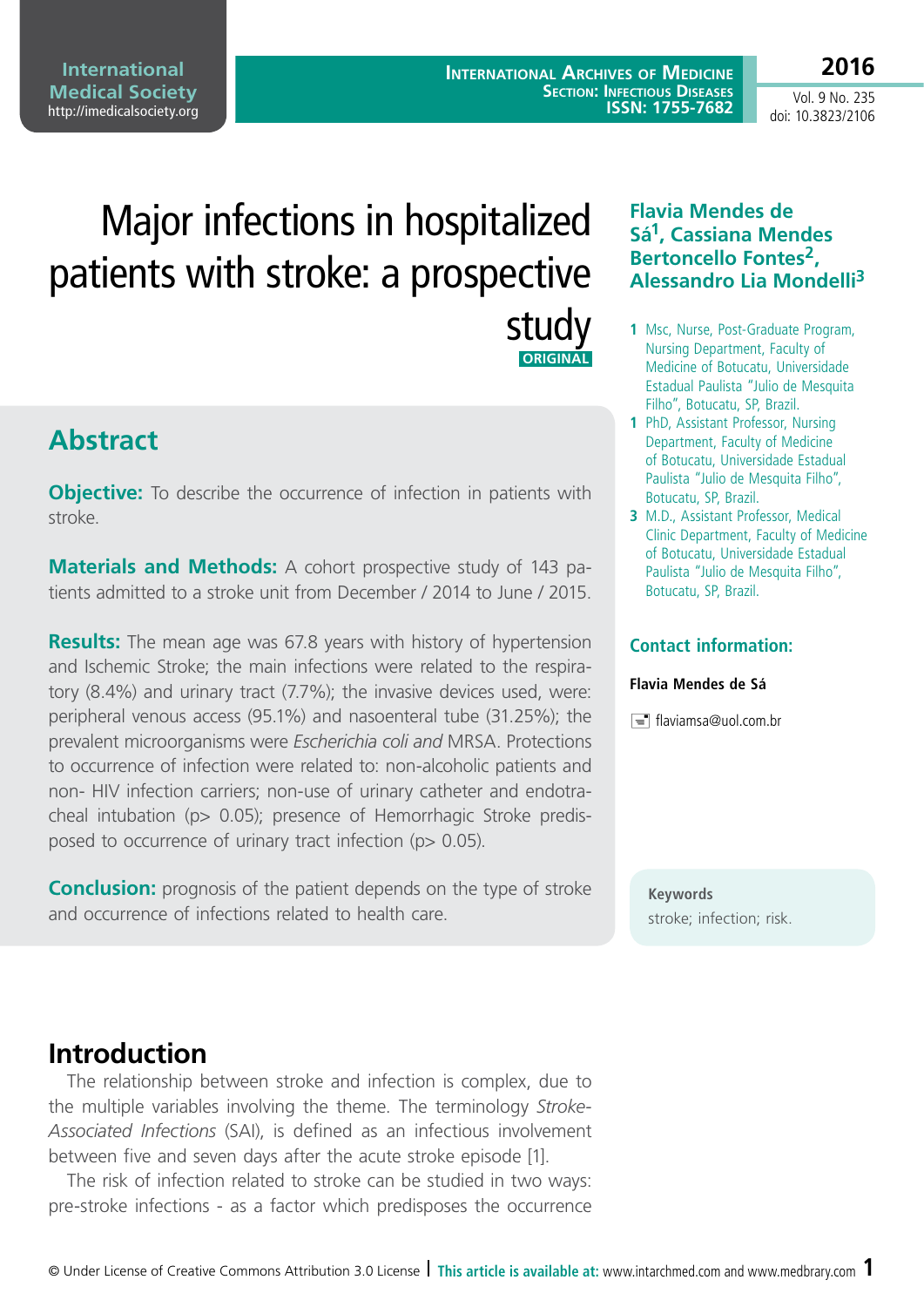doi: 10.3823/2106

of stroke; and post-stroke infections - as a powerful aggravating factor of the acute patient with consequent increased risk of death and severity of sequelae [2,3].

Stroke patients commonly present occurrence of infection, which may influence the prognosis. In this context the infection should be considered a key indicator of the patient safety program [4].

 Brain damages caused by ischemia or by hemorrhage can lead to systemic immunosuppression which predisposes to infection. The degree of immunosuppression, although being related to stroke severity and dysphagia, clinically reports that impaired immunity may have been induced by the brain, after stroke [5].

The impact of stroke and infectious complications due to immobility, paresis, invasive procedures and co-morbidities, indicate that urinary tract infection (UTI) caused by *Escherichia Coli* bacteria is mainly responsible for up to 85% of the cases [6-7].

Occurrence of infection constitutes a health problem due to high morbidity and mortality and associated costs, being among the most frequent complications of hospitalization [2,5].

Therefore, this study aims to: identify the epidemiological profile of the patients; identify key infections, causing microorganisms and topography; associate clinical and epidemiological variables to the infection event; check if the length of stay and type of CVA are associated with the occurrence of infection related to health care in a stroke unit.

## **Materials and Methods**

Prospective cohort study at initial clinical phase, in Hospital das Clínicas, Faculty of Medicine of Botucatu, at the stroke unit, comprising medical records in electronic software of 143 patients during hospitalization from December / 2014 to June / 2015. Stroke occurrence was configured as the exposure factor and outcome of the infection.

The study was approved by the Ethics Committee of the Faculty of Medicine of Botucatu, 821,429, CAAE: 35322914.6.0000.5411, by Brazil Platform.

To avoid selection bias, some criteria were applied for inclusion of patients in the sample: patients with confirmed stroke diagnosis at admission to the Unit by clinical examination and MRI imaging or CT scan. Follow-up was interrupted when patients were discharged, or died.

All patients with ischemic stroke and intraparenchymal hemorrhage diagnoses, regardless of gender and age, and patients necessarily accompanied by neurologists and admitted to the stroke unit, were included.

All patients with transient ischemic attack (TIA), Subarachnoid Hemorrhage (SAH), unconfirmed diagnoses or indeterminate and secondary causes (encephalopathy, acute headache and aneurysm), were excluded.

An electronic data collection instrument was employed, containing the variables of interest during verification on the electronic medical record of each patient included. According to the presence or absence of data, they were transcribed to the instrument.

Study variables were divided into epidemiological and clinical, comprising: demographic data; comorbidities (hypertension, diabetes mellitus, smoking, alcohol consumption, dyslipidemia, HIV infection +, antibiotic therapy, and previous stroke and thrombolysis); use of invasive devices, such as central and peripheral venous catheters, nasoenteral tube, urinary catheter and orotracheal tube, which were associated to the occurrence of infectious outcomes of the respiratory tract, urinary tract and bloodstream.

Criteria for identifying infection in the stroke unit are defined by routine laboratory screening: CRP, blood count, blood cultures, urine cultures, chest X-ray and urinalysis, aiming to identify the etiologic agents and start the treatment. The identification of infection associated with stroke was based on the medical progress notes of the patients in electronic medical records, and defined by occurrence during the length of stay at the stroke unit, and non- in-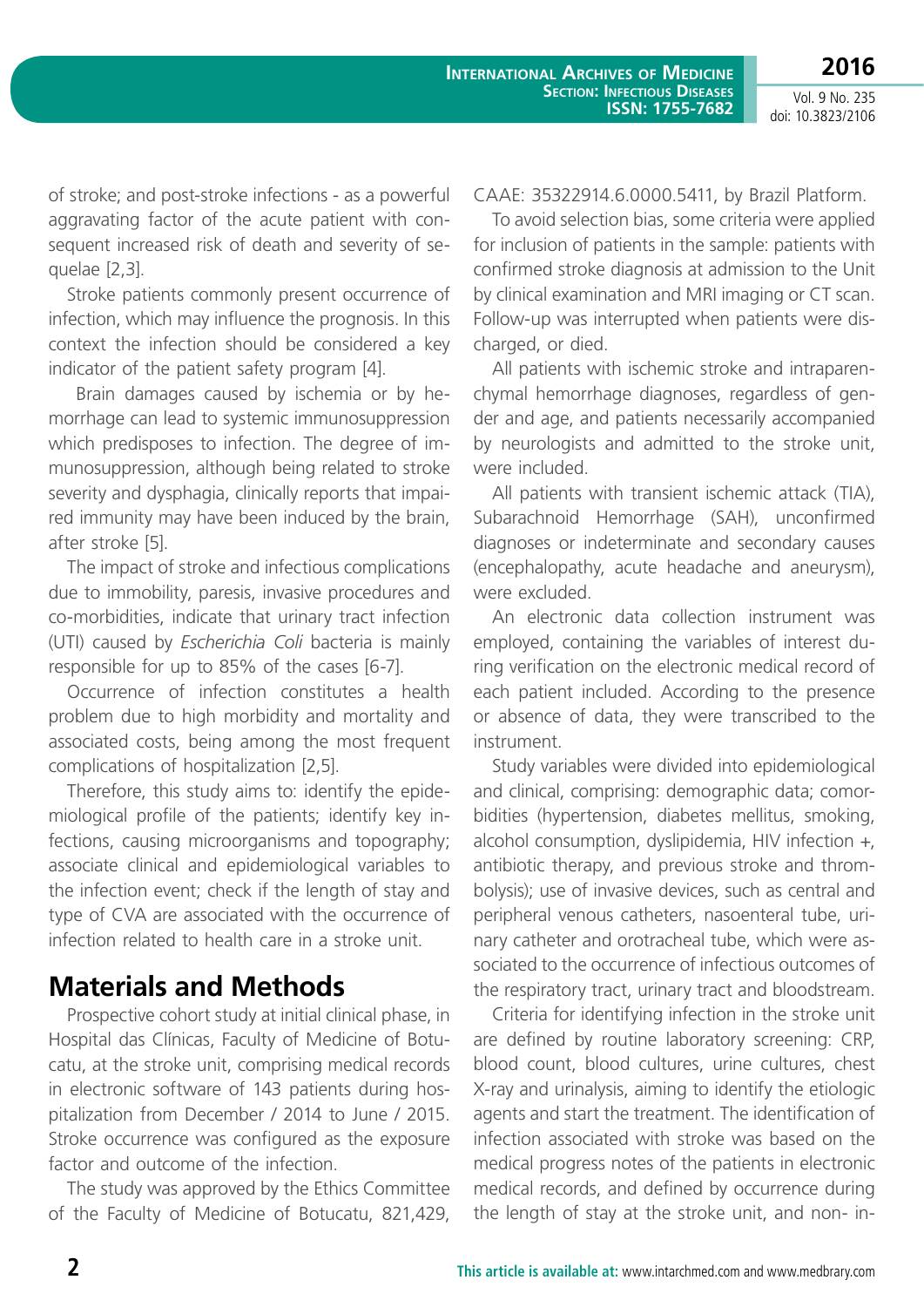**2016** Vol. 9 No. 235

doi: 10.3823/2106

cubation at the time of admission.

Chi-square test was used to assess associations between occurrence of infection or no infection, with the variables of interest, and considered for analysis p <0.005 as statistical significance level.

### **Results**

**Figure 1** shows a diagram with inclusion and exclusion criteria of the patients; the sample of 143 patients was characterized as: 136 (94.4%) subjects were affected by ischemic stroke and seven (4,9%) by hemorrhagic stroke.



The average age of patients was 67.8 years, predominated by females (76 / 53.1%). Hypertension was the most common comorbidity (125 / 87.4%) followed by diabetes mellitus (62 / 43.4%), smoking (31 / 21.7%), dyslipidemia (28 / 19.6 %) and alcohol consumption (12 / 8.4%).

Other variables were also analyzed for presence and absence; the previous stroke occurred in (23/16%), antibiotic therapy in (38 / 26.6%) and thrombolysis procedure was performed in (17 / 11.9 %).

The use of invasive device was found in (139 / 97.2%), comprising peripheral venous access (136 / 95.1), nasoenteral tube (54 / 37.8%), urinary catheter (16 / 11.2%), central venous catheter (4 / 2.8%) and orotracheal tube (3 / 2,1%).

A total of 26 infections were found, and regarding infection topography, 8.4% are related to the respiratory tract infection, 7.7% to urinary tract infection and 2.1% to bloodstream.

There was no evidence of skin infections, soft tissue and surgical site of the patients. Multiresistant microorganisms are observed in 1.4% of the patients.

Prevalence of 8.4% respiratory infection rate was evidenced, plus 7.7% urinary tract infection rate, which corroborates the data from the major current studies in stroke units. It is very low, if compared to nosocomial infections occurrence in critical care units, which present approximately 30% of RTI [9].

A 2.1% bloodstream infection rate was obtained, and three multiresistant microorganisms were identified.

The microorganisms isolated and identified by the culture of microbiological examination were: *Enterobacter aerogenes (1) Escherichia coli (4), Citrobacter freundii* (1*), Acinetobacter baumannii* (1), MRSA (2) *Staphylococcus epidermidis (1), Candida krusei (1)* mixed microbiota (1), *Sphingomonas paucimobilis (1) Pantoea spp (1), Pseudomonas aeruginosa* (1), and one infection event was caused by fungus, and another by mixed microbial contamination.

The highest incidence was related to Gram negative (10 / 66.6%), when compared with Gram positive (5 / 33.3%).

**Tables 1** and **2** show the associations between the study variables and infections occurrence, according to infections topographies. Protection variables were observed in infections occurrence (respiratory and urinary tract infection), since non-alcoholic, non-HIV patients, who were protected from respiratory and urinary tract infections occurrence It was also observed that the absence of invasive devices use (urinary catheter and central venous catheter) protected against urinary tract infection, as for dyslipidemic patients.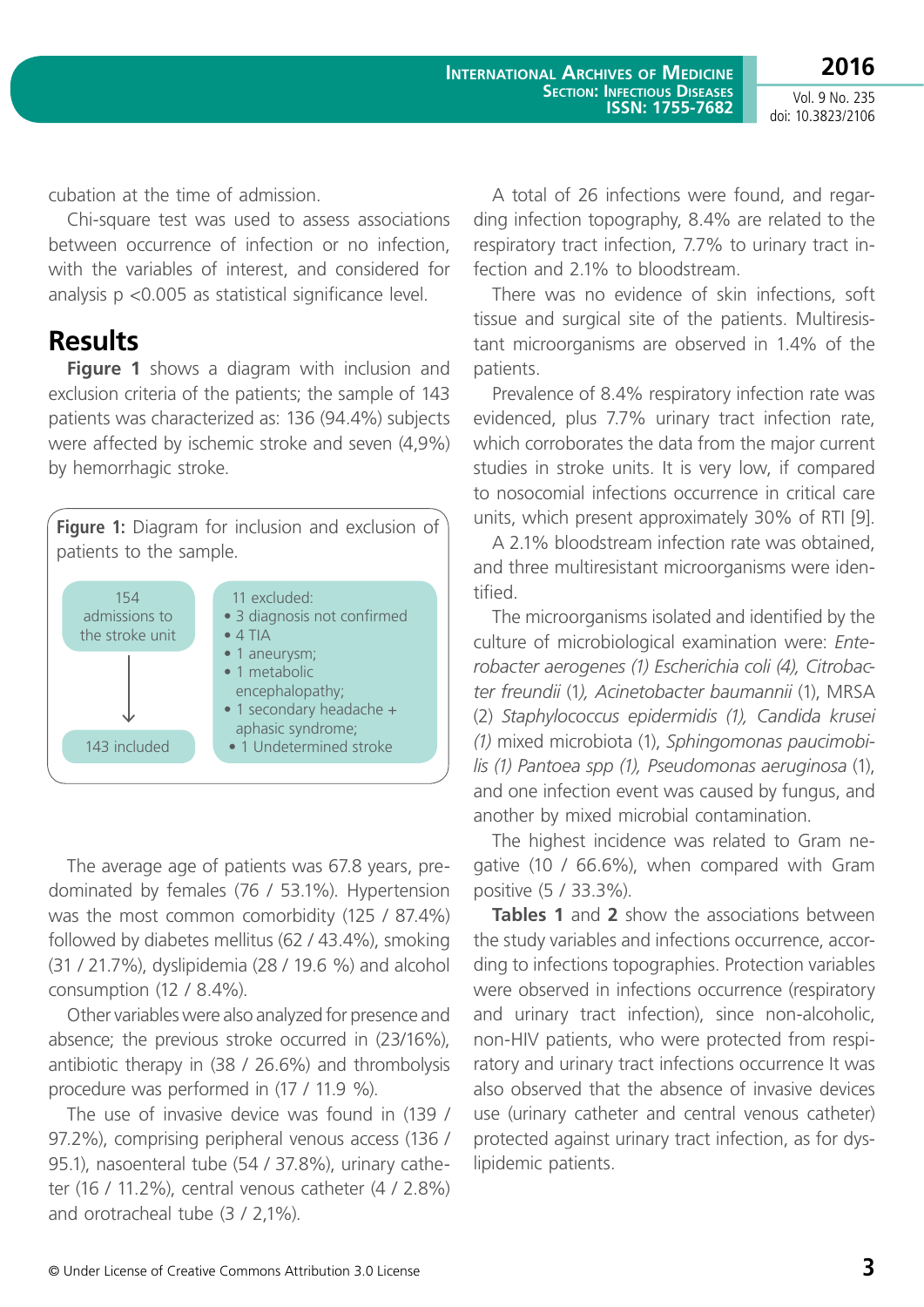**2016**

Vol. 9 No. 235 doi: 10.3823/2106

| <b>Variables</b>     | <b>Categories</b> | <b>Respiratory</b><br><b>Infection</b> | <b>Urinary tract</b><br>infection | <b>Bloodstream</b><br><b>Infection</b> |
|----------------------|-------------------|----------------------------------------|-----------------------------------|----------------------------------------|
| Gender               | F                 | $\overline{4}$                         | 5                                 | $\mathbf{1}$                           |
|                      | M                 | 8                                      | 6                                 | $\overline{2}$                         |
|                      |                   | >0,05                                  | >0,05                             | >0,05                                  |
| Type of Stroke       | Ischemic          | 11                                     | 10                                | $\overline{3}$                         |
|                      | Hemorrhagic       | $\mathbf{1}$                           | $\mathbf{1}$                      | $\mathsf{O}$                           |
|                      |                   | >0,05                                  | $<$ 0,05                          | >0,05                                  |
| Hypertension         | Presence          | $\overline{9}$                         | $\,8\,$                           | $\overline{2}$                         |
|                      | Absence           | 3                                      | $\overline{3}$                    | $\mathbf{1}$                           |
|                      |                   | >0,05                                  | >0,05                             | >0,05                                  |
| Diabetes Mellitus    | Presence          | $2^{\circ}$                            | $\overline{2}$                    | $\mathbf{1}$                           |
|                      | Absence           | 10                                     | 9                                 | $\overline{2}$                         |
|                      |                   | >0,05                                  | >0,05                             | >0,05                                  |
| Smoker               | Presence          | $\overline{3}$                         | $\overline{2}$                    | $\overline{1}$                         |
|                      | Absence           | 9                                      | $\overline{7}$                    | $\overline{2}$                         |
|                      |                   | >0,05                                  | >0,05                             | >0,05                                  |
| Alcoholic            | Presence          | $\mathsf{O}$                           | $\circ$                           | $\mathsf{O}$                           |
|                      | Absence           | 12                                     | 11                                | $\overline{3}$                         |
|                      |                   | $<$ 0,05                               | $<$ 0,05                          | >0,05                                  |
| Dyslipidemia         | Presence          | $\overline{1}$                         | $\mathbf{1}$                      | $\overline{1}$                         |
|                      | Absence           | 11                                     | 10                                | $\overline{2}$                         |
|                      |                   | >0,05                                  | $<$ 0,05                          | >0,05                                  |
| <b>HIV Infection</b> | Presence          | $\mathsf{O}$                           | $\circ$                           | $\mathsf{O}\xspace$                    |
|                      | Absence           | 12                                     | 11                                | $\mathsf 3$                            |
|                      |                   | $<$ 0,05                               | $<$ 0,05                          | >0,0005                                |
| Antibiotic therapy   | Presence          | 12                                     | 11                                | $\overline{3}$                         |
|                      | Absence           | $\mathbf 0$                            | $\sqrt{a}$                        | $\mathsf{O}$                           |
|                      |                   | $<$ 0,05                               | $<$ 0,05                          | >0,05                                  |
| Previous Stroke      | Presence          | $\overline{2}$                         | $\mathbf{1}$                      | 1                                      |
|                      | Absence           | 10                                     | 10                                | $\overline{2}$                         |
| $p$ -value < $0,05$  |                   | >0,05                                  | >0,05                             | >0,05                                  |

Table 1. Association between epidemiological variables and respiratory, urinary and bloodstream infections occurrence. Botucatu, 2016.

Hemorrhagic stroke suggests predisposition to UTI occurrence, however, data should be interpreted with caution, due to the low number of infected patients in this category.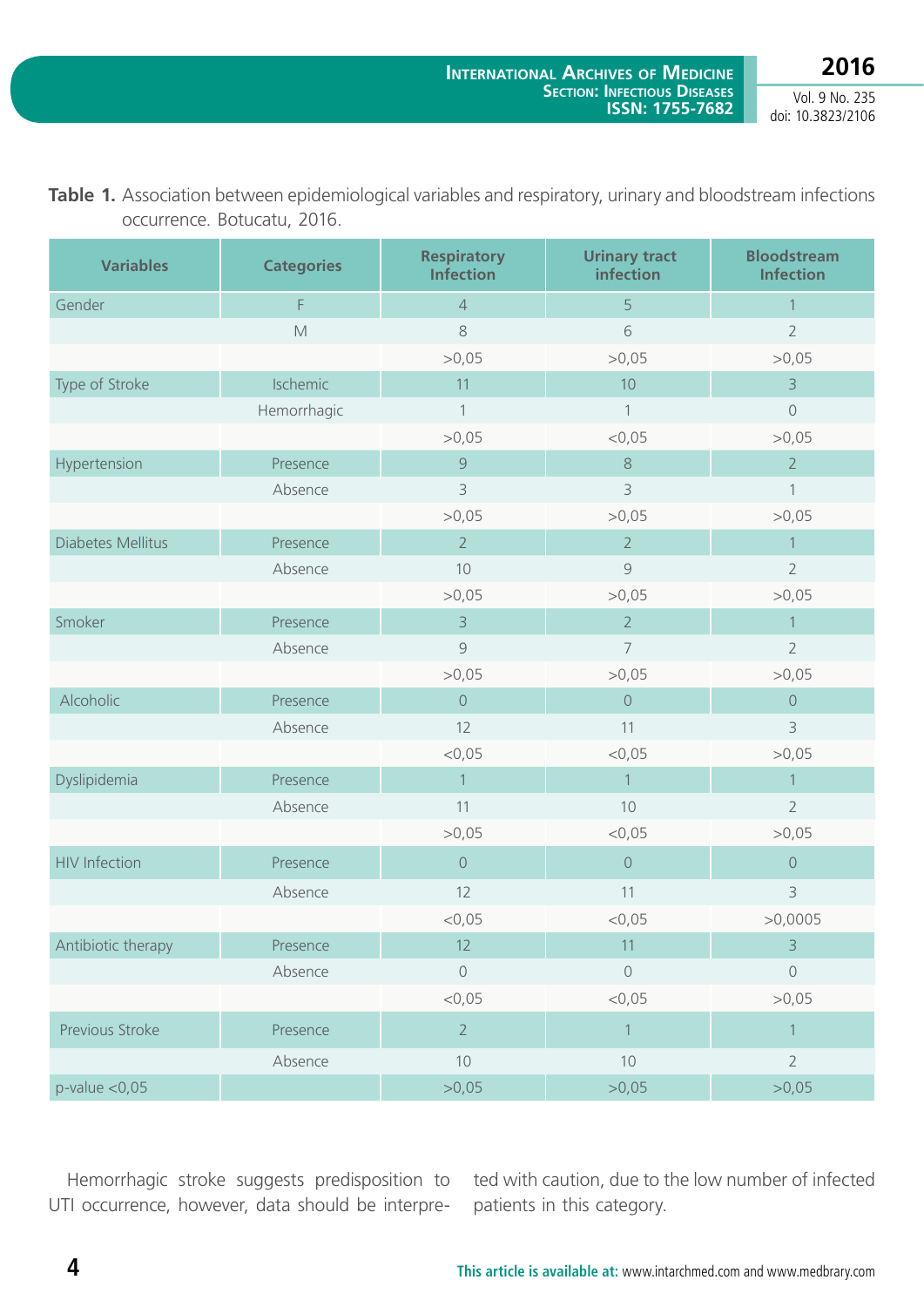**2016**

Vol. 9 No. 235 doi: 10.3823/2106

| <b>Variables</b>                   | <b>Categories</b> | <b>Respiratory</b><br><b>Infection</b> | <b>Urinary tract</b><br>infection | <b>Bloodstream</b><br><b>Infection</b> |
|------------------------------------|-------------------|----------------------------------------|-----------------------------------|----------------------------------------|
| Procedures and invasive<br>devices | Presence          | 11                                     | 10                                | $\overline{3}$                         |
|                                    | Absence           | $\mathbf{1}$                           | 1                                 | $\sqrt{a}$                             |
|                                    |                   | >0,05                                  | >0,05                             | >0,05                                  |
| Orotracheal tube                   | Presence          | $\overline{0}$                         | $\mathbf{1}$                      | $\overline{0}$                         |
|                                    | Absence           | 12                                     | 10                                | 3                                      |
|                                    |                   | >0,05                                  | < 0.05                            | >0,05                                  |
| Central venous catheter            | Presence          | $\overline{2}$                         | $\overline{2}$                    | $\mathsf{O}$                           |
|                                    | Absence           | 10                                     | $\overline{7}$                    | 3                                      |
|                                    |                   | >0,05                                  | >0,05                             | >0,05                                  |
| Urinary catheter                   | Presence          | $\overline{1}$                         | $\overline{0}$                    | $\mathbf{1}$                           |
|                                    | Absence           | 11                                     | 11                                | $\overline{2}$                         |
|                                    |                   | >0,05                                  | $<$ 0,05                          | >0,05                                  |
| Peripheral venous<br>catheter      | Presence          | 12                                     | 1                                 | $\overline{3}$                         |
|                                    | Absence           | $\circledcirc$                         | 10                                | $\circledcirc$                         |
|                                    |                   | >0,05                                  | >0,05                             | >0,05                                  |
| Nasoenteral tube                   | Presence          | $\overline{7}$                         | 6                                 | $\overline{3}$                         |
|                                    | Absence           | 5                                      | 5                                 | $\sqrt{a}$                             |
|                                    |                   | >0,05                                  | >0,05                             | >0,05                                  |
| Thrombolysis                       | Presence          | $\overline{2}$                         | $\overline{2}$                    | $\overline{O}$                         |
|                                    | Absence           | 10                                     | $\mathcal{G}$                     | 3                                      |
| $p$ -valor < $0,05$                |                   | >0,05                                  | >0,05                             | >0,05                                  |
|                                    |                   |                                        |                                   |                                        |

**Table 2.** Associations between the variables of the clinical profile and respiratory, urinary and bloodstream infections occurrence. Botucatu, 2016.

Among the identified invasive devices used in patients, the peripheral venous access predominated, followed by the nasogastric tube. It is worth noting a low frequency of the urinary catheter, central venous catheter and orotracheal tube use, which meets the guidelines of the *American Heart Association* and the *European Stroke Association* [9]*.*

**Table 3** indicates the variable length of stay and occurrence of infections, concerning the patients studied.

**Table 3** indicates as hospital stay increases, the higher the possibility of infection. The occurrence of infection is also related to care and minimum invasive procedures which stroke patients were submitted. The average residence time in the unit is related to the infection rate, since for respiratory infections the average residence time was 5.6 days; for urinary tract infections was 8.7 days and bloodstream infections the average length of stay was 6.3 days.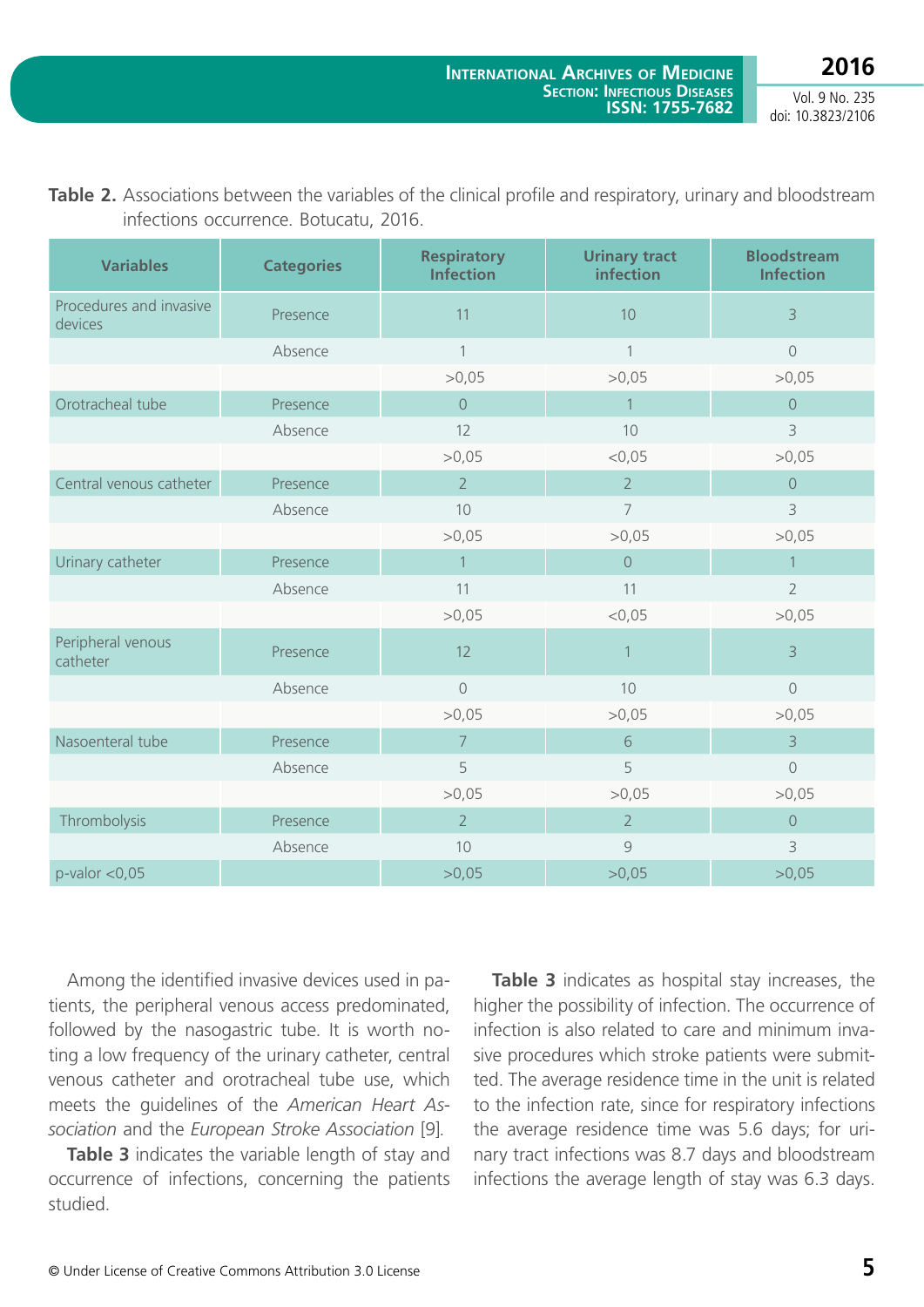**2016** Vol. 9 No. 235

doi: 10.3823/2106

| Length of stay (N=143)         |             |                    |                |                |  |  |  |
|--------------------------------|-------------|--------------------|----------------|----------------|--|--|--|
|                                | <b>Mean</b> | <b>Minimum</b>     | <b>Maximum</b> |                |  |  |  |
|                                | 4.51        | 0.00               | 22.00          |                |  |  |  |
| <b>Respiratory Infection</b>   | <b>Mean</b> | <b>Stand. Dev.</b> | <b>Minimum</b> | <b>Maximum</b> |  |  |  |
| <b>Absence</b>                 | 4.5889      | 3.4312             | $\overline{O}$ | 22.00          |  |  |  |
| <b>Presence</b>                | 5.6364      | 3.2333             | 2.00           | 13.00          |  |  |  |
|                                |             |                    |                |                |  |  |  |
| <b>Urinary tract Infection</b> | <b>Mean</b> | <b>Stand. Dev.</b> | <b>Minimum</b> | <b>Maximum</b> |  |  |  |
| <b>Absence</b>                 | 4.3043      | 2.6301             | $\sqrt{a}$     | 16.00          |  |  |  |
| <b>Presence</b>                | 8.7778      | 6.7966             | 2.00           | 22.00          |  |  |  |
|                                |             |                    |                |                |  |  |  |
| <b>Bloodstream Infection</b>   | <b>Mean</b> | <b>Stand. Dev.</b> | <b>Minimum</b> | <b>Maximum</b> |  |  |  |
| <b>Absence</b>                 | 4.6061      | 3.3649             | $\overline{O}$ | 22.00          |  |  |  |
| <b>Presence</b>                | 6.3333      | 5.7735             | 3.00           | 13.00          |  |  |  |

#### **Table 3.** Variables average length of stay in days and standard deviation of the occurrence of respiratory, urinary and bloodstream infections. Botucatu, 2016.

### **Discussion**

Studies show that diabetic patients are 10 times more likely to develop a stroke than non-diabetic patients. Diabetic patients, in this study, have presented a higher number of infectious complications during hospitalization and an increased risk of mortality [8].

It corroborates the literature, considering that the stroke unit provides a service with early actions aimed at rehabilitation, patient mobilization during the acute phase, helping to decrease the risk of developing pneumonia [9].

Preventive actions in this regard are listed by the American Heart Association and European Stroke Association: prophylactic antibiotic therapy not recommended, decrease in indwelling catheters residence time, encouraging patient mobility, swallowing evaluation before eating or drinking. Regarding the nutritional value, supplementation use is recommended only for patients without dysphagia problems and malnourished, patients who can not receive oral feeding should use tubes (nasogastric or nasoenteral) [9].

These results demonstrate the care of epidemiological surveillance by CCIRAS institution, considering the rate of infection as an indicator of quality care at the stroke unit [10].

The literature shows that microorganisms observed in the intensive care unit for treatment of stroke, are: *Pseudomonas*, *Staphylococcus aureus*, *Klebsiella*, *Enterobacter aerogenes* and *Acinetobacter baumannii* [11].

In relation to age, gender and the low rate of patients infected with hemorrhagic stroke, studies indicate that the female patient, bedridden, under intensive care, presents greater change in microbiota, and due to urinary retention, or difficulty of total bladder emptying and general dysfunction of the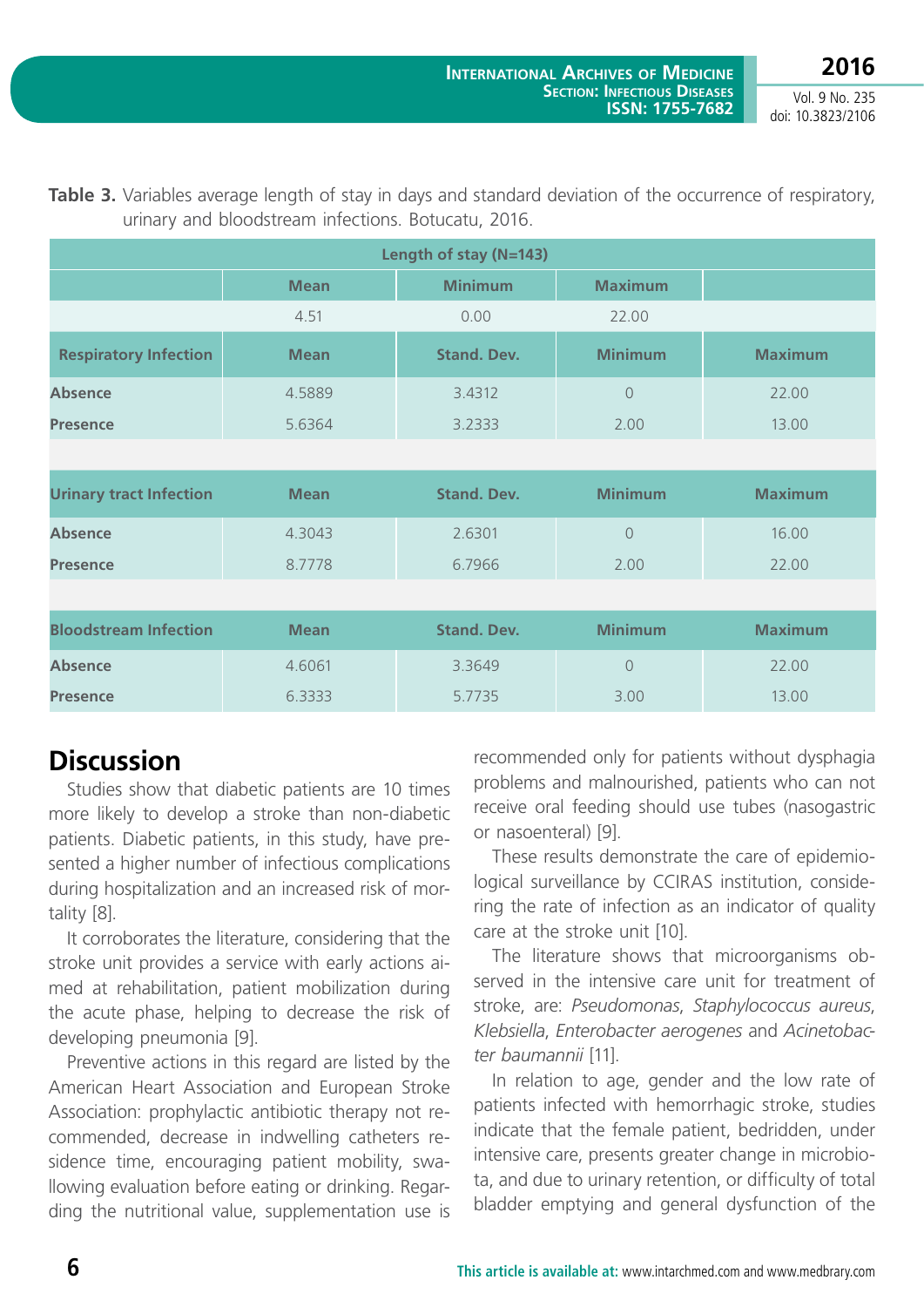**International Archives of Medicine Section: Infectious Diseases ISSN: 1755-7682**

Vol. 9 No. 235 doi: 10.3823/2106

**2016**

bladder, the risk of infection is increased [12].

Prophylactic antibiotic therapy in patients with acute stroke is not recommended by the *American Heart Association* and *European Stroke Association*, for systematic reviews do not show the benefits regarding treatment and patient prognosis [9].

But, when observing only the variable length of stay, regarding urinary tract infection occurrence, corroborating data in stroke unit covering an average of 9.8 days [13]. Occurrence of pneumonia is observed in 11 days and for urinary tract infection, 10 days.

In another study, data show assessment of the risk of developing pneumonia in patients with hemorrhagic stroke and conclude that the probability increases in patients interned in hospital for more than 48 hours [14].

 NIHSS is a scale used in the clinic, to quantify the neurological deficit associated with the episode of acute stroke; it is valid for predicting lesion extension and severity.

 The permanence time higher than seven days and NIHSS higher than 11, are associated with the occurrence of non-serious infectious complication. However, when these factors were compared with the patient's prognosis worsening, hospital permanence longer than 7 days constitutes a complicating factor [15-16].

In this same study, dysphagia, the use of central catheters, intermittent bladder catheterization, mechanical ventilation and length of hospital stay of 17 days, as average, were factors associated to the occurrence of respiratory infection and urinary tract infection.

### **Conclusion**

The main infections observed during post-stroke are constituted by respiratory, urinary and bloodstream infections, which are related to the profile of patients interned in the stroke unit, with advanced age, hypertension and diabetes mellitus. Patients who did not use orotracheal tube and urinary catheter were protected from urinary tract infection occurrence. Hemorrhagic stroke predisposes to urinary tract infection. The predominant microorganisms were *Escherichia coli* and MRSA, respectively identified in the urinary tract and bloodstream. Hospitalization length of stay constituted a risk factor for the development of post-stroke infections.

### **References**

- **1.** Magill, S. S.; Edwards, J. R.; Bamberg, W.; Beldays, Z. G.; Dumyati, G.; Kainer, M. A.; Fridkin, et al. Multistate pointprevalence survey of health care– associated infections. New England Journal of Medicine, 2014; 370(13): 1198-1208.
- **2.** Wang, P.l.; Zhao, X.q.; Yang, Z.h.; Wang, A.x.; Wang, C.x.; Liu, L.p.; et al. Effect of in-hospital medical complications on case fatality postacute ischemic stroke: data from the China National Stroke Registry. Chin Med J. 2014; 370(13): 1198-1208. Disponível em:<http://www.ncbi.nlm.nih.gov/pubmed/22882920>
- **3.** Popovic, N.; Stefanovic-BidumkIC, M.; Mitrovic, N.; Urosevic, A.; Milosevic, B.; et al. The Frequency of poststroke Infections and Their Impact in Early Stroke Outcome. J Stroke Cerebrovasc Dis. 2013; 22(4):424-29. Disponível em: [http://www.strokejournal.](http://www.strokejournal.org/article/S1052-3057(13)00067-0/fulltext) [org/article/S1052-3057\(13\)00067-0/fulltext](http://www.strokejournal.org/article/S1052-3057(13)00067-0/fulltext)
- **4.** Pina, E.; Ferreira, E.; Marques, A.; MatOS, B. Infecções associadas aos cuidados em saúde e segurança do doente. Rev Port Saúde Pública, 2010;10:27-39.
- **5.** Klehmet, J.; Harms, H; Richter, M.; Prass, K.; Volk, H. D.; Dirnagl, U.; Meisel, A.; Meisel, C. Stroke-induced immunodepression and post-stroke infections: lessons from the preventive antibacterial therapy in stroke trial. Neuroscience, 2009; 158(3):1184-1193.
- **6.** Go, A. S.; Mozaffarian, D., Roger, V. L. et al. Heart disease and stroke statistics-2014 update: a report from the American Heart Association. Circulation, 2014;127(1):e6-e245.
- **7.** Radanovic, M. Características do atendimento de pacientes com acidente vascular cerebral em hospital secundário. Arq. Neuro-Psiquiatr., 2000; 58(1):99-106.
- **8.** Johnsen, S.p.; Svendsen, M.l.; Ingeman, A. Infection in Patients with Acute Stroke. The Open Infectious Diseases Journal. 2012; 6(1):40-45.
- **9.** Wastendorp, W.f.; Nedeerkorn, J.p.; Vermeij, J.d.; Dijkgraaf, M.g.; Beek, D. Post-stroke infection: A systematic review and meta-analysis. BMC Neurology. 2011; 11(110):1-7. Disponível em: http://www.biomedcentral.com/content/pdf/1471-2377- 11-110.pdf
- **10.** Gomes, A.c.; Carvalho, P.o.; Lima, E.t.a.; Gomes, E.t.; Valenca, M.p.; Cavalcanti, A.t.a. Carcaterização da infecções relacionadas à assistência à saúde em unidade de terapia intensiva. Rev enferm UFPE online. 2014; 8(6):1577-85. Disponível em: http:// www.revista.ufpe.br/revistaenfermagem/index.php/revista/ article/view/5618/pdf\_5252